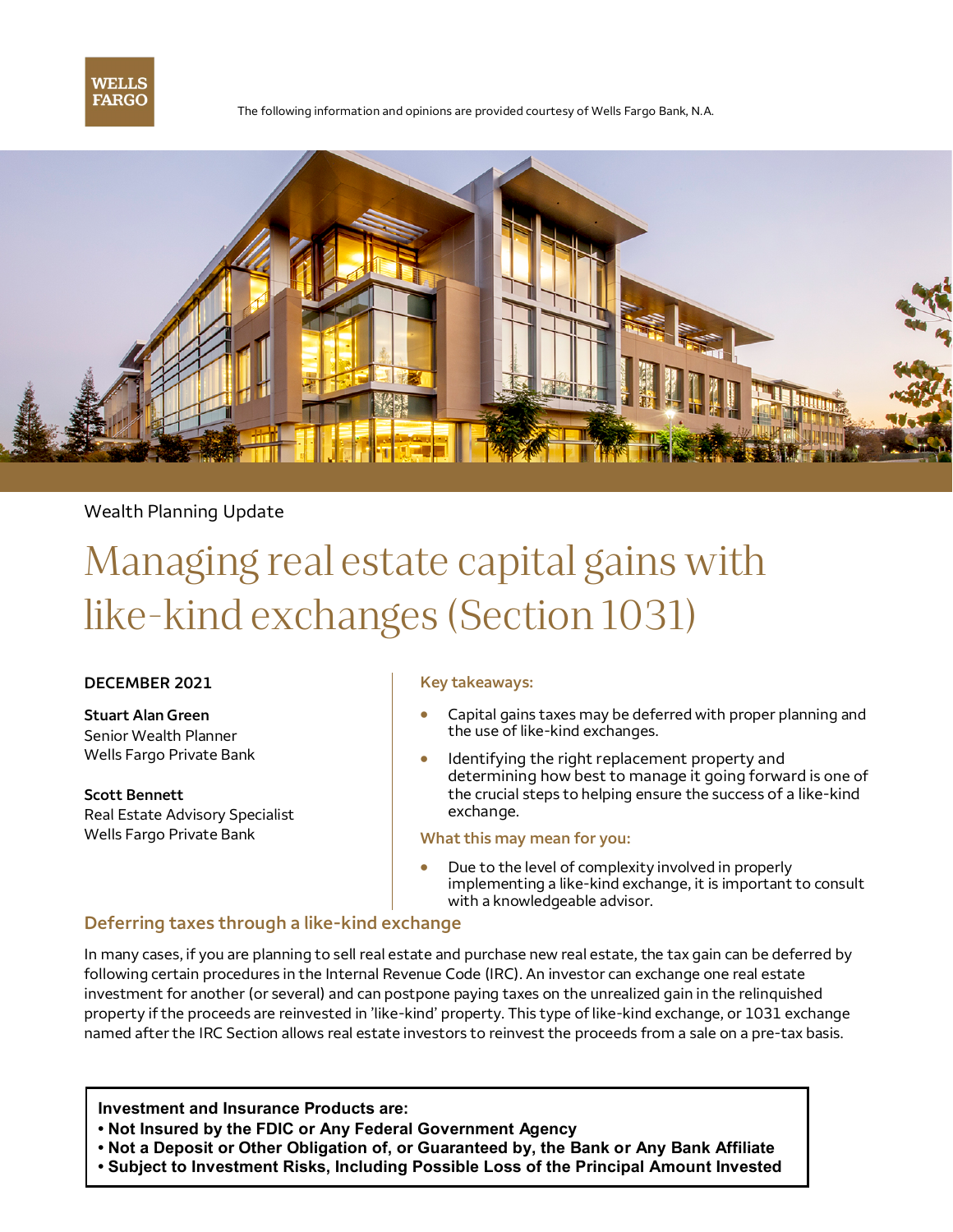## **Basic requirements1**

There are several basic requirements for completing a like-kind exchange.

- The property must be held for investment or used in a trade or business. Inventory and personal use property are not eligible.
- The relinquished and acquired properties must be of like kind. Like-kind property is property of the same nature, character, or class. Prior to 2018, a wide range of property from real estate to tangible personal property qualified for tax deferral through a like-kind exchange. However, the Tax Cuts and Jobs Act of 2017 eliminated this treatment for all property except real estate. Personal property is no longer eligible for 1031 exchanges. This includes any type of security investment, including real estate investment trusts (REITs). However, most types of directly-held real estate qualify as like-kind property, so farmland can be exchanged for an apartment building or a vacant lot can be exchanged for a strip mall.
- Unless you are directly exchanging one piece of real estate for another without a price differential, a qualified intermediary is used to hold the proceeds received from the sold property and apply them to acquire the new property.
- The replacement properties must be identified within 45 days of the sale of the relinquished property. You may identify up to three replacement properties, irrespective of the value of the properties, or you may identify as many properties as you like provided that the total value of the properties does not exceed 200% of the fair market value of the relinquished property. A separate rule allows you to identify more properties than would be allowed by these two restrictions as long as you acquire at least 95% of the value of the identified properties by the required date.
- The acquisition of the new property must be completed by the earlier of 180 days from the sale of the relinquished property or the due date of the acquirer's Federal income tax return. Filing an income tax extension extends this deadline, causing the 180 day rule to control.
- To qualify for full tax deferral, the value of the acquired property must equal or exceed the value of the relinquished property, including debt. If the acquired property is worth less than the relinquished property, then only a partial deferral may be available.

Reverse 1031 exchanges, where the new property is acquired before the existing property is sold, are also allowed. While the basics of completing a reverse exchange are relatively straightforward, the implementation can be complicated so it is important to consult with your professional tax advisors and identify an experienced qualified intermediary to make sure that the tax deferral will be respected by the IRS.

## **Planning with like-kind exchange**

To the extent that a like-kind exchange allows for the deferral of gain recognition, the basis (original cost less depreciation taken for tax purposes) of the relinquished property carries over to the acquired property. Depreciation begins in the year of acquisition, but based on the carried over basis of the original property.

Over the course of a lifetime and through a series of like-kind exchanges, you can exchange properties many times while potentially deferring taxes. In fact, current law allows for taxes on capital gains to potentially be eliminated by holding exchanged real estate until you pass away. This means that - if you are holding a replacement property when you die and your heirs inherit it - the step-up in basis to fair market value for the property (versus the property's initial purchase price) allows the property to then be sold by your heirs without capital gains tax being a factor. It should be noted though that some current tax proposals call for the elimination of this step up in basis. If such a proposal were to become law, then the ability to eliminate the gain would be lost. Like-kind exchanges can be done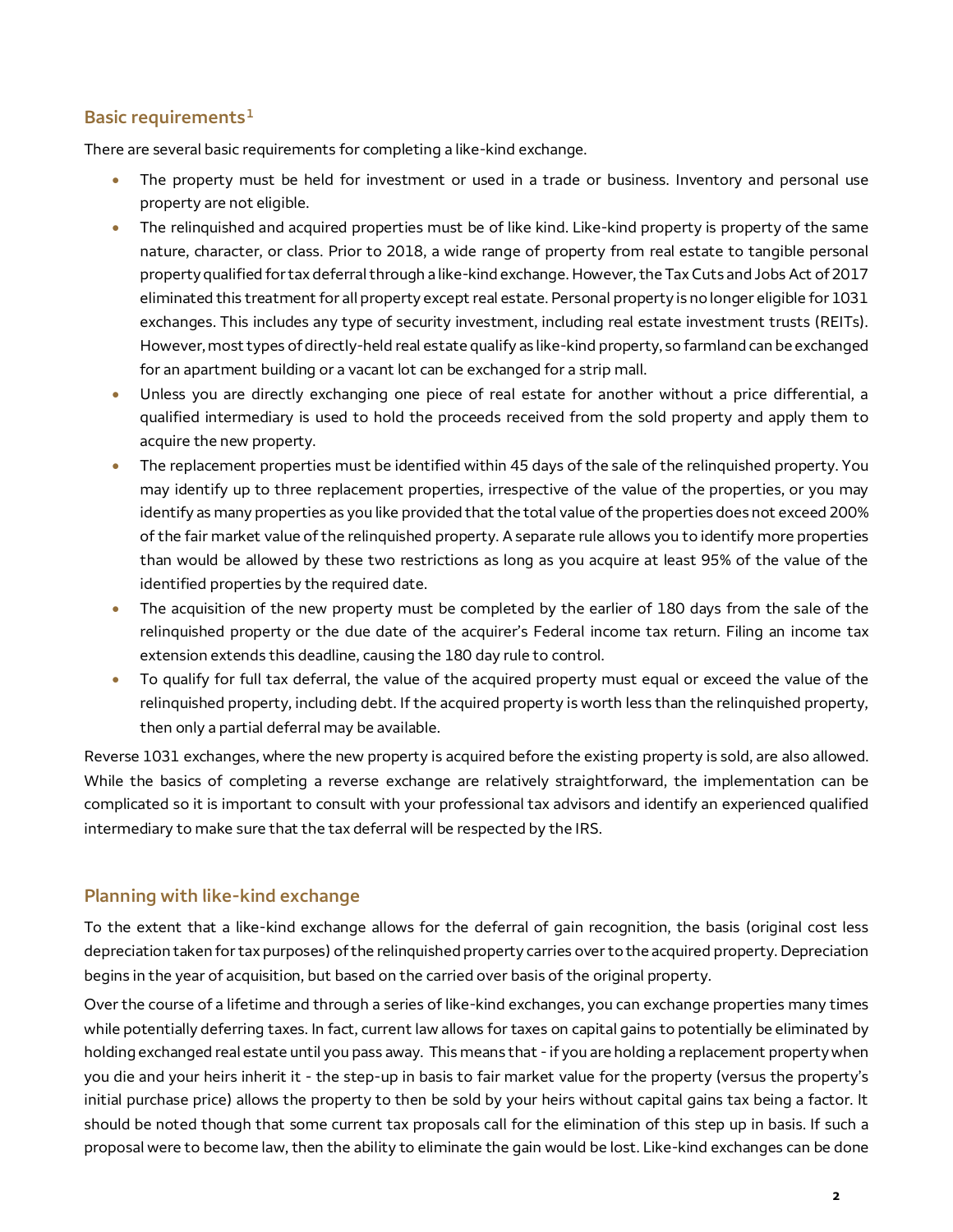with family members or other related parties. However, there are rules to prevent related parties from swapping low-basis assets for high-basis assets in order to reduce income taxes. Generally, both parties must hold the exchanged properties for two-years for the deferral to work, but there are exceptions to these rules that are worth discussing with an advisor.

The 1031 exchange rules also provide flexibility for investors that want to make a smaller investment in a multipleowner scenario. Tenancy-in-common (TIC) interests are undivided, fractional interests in real estate, which still qualify for the deferral of capital gains taxes. A Delaware Statutory Trust (DST) is a legal entity constructed under Delaware law to comply with the 1031 exchange requirements. The DST owns real estate and investors can purchase ownership interests in the DST. Both types of real estate ownership take the management out of the investors' hands while potentially providing access to professionally managed, institutional-grade real estate. These types of ownership also have drawbacks and therefore may not be good options for many investors. For instance, investors generally do not have control over how the property is managed or when it is sold and the interests typically are not very liquid.

## **So, just complete a 1031 exchange and all is well, right? Not so fast…**

Buying and selling assets in today's market presents its own set of challenges. The pandemic and its resulting economic impact created significant disruption in the real estate markets, but the recovery is well underway. In fact several sectors of the real estate markets have surpassed pre-pandemic rent, occupancy, and pricing levels. Available inventory and transaction volume have also picked up quite a bit in 2021, which is critical to identifying and closing on a replacement property within the required timeframe.

Additionally, when factoring in the costs of selling the original property and the costs of acquiring the replacement property, an investor may need to buy an asset with significantly higher yield than the one they sold in order to replace the cash flow they received from the sold property. Fortunately, there are strategies to accomplish this, including:

- Acquiring a different asset class with higher yields (e.g. retail vs. multi-family).
- Acquiring assets in a location or market where higher yields are normal (tertiary markets vs. core markets).
- Acquiring assets of a different 'class' (e.g., Class A Office vs Class B Office).
- Finding an asset or assets to buy at below market price (off-market or distressed).

Each of these strategies comes with its own challenges. Successfully identifying and managing real estate assets to potentially enhance their cash flow (higher yields) and creating appreciation requires both general and specific real estate experience, such as local market knowledge, property management capabilities, and asset management. Managing real estate from a distance can lead to challenges, complications, and/or missed opportunities that can make the difference between a successful investment and problematic one. Evolving state and local health guidelines adds another layer of complexity to managing properties while trying to preserve cash flow during the pandemic.

#### **Passive vs. active investments**

Many investors like the idea of finding a passive property investment to complete the 1031 exchange so they can just pick up the check in the mailbox each month. Oftentimes these exchanged properties consist of a single building with a single tenant who has a lease that requires minimal involvement from the landlord and 'Single-Tenant, Net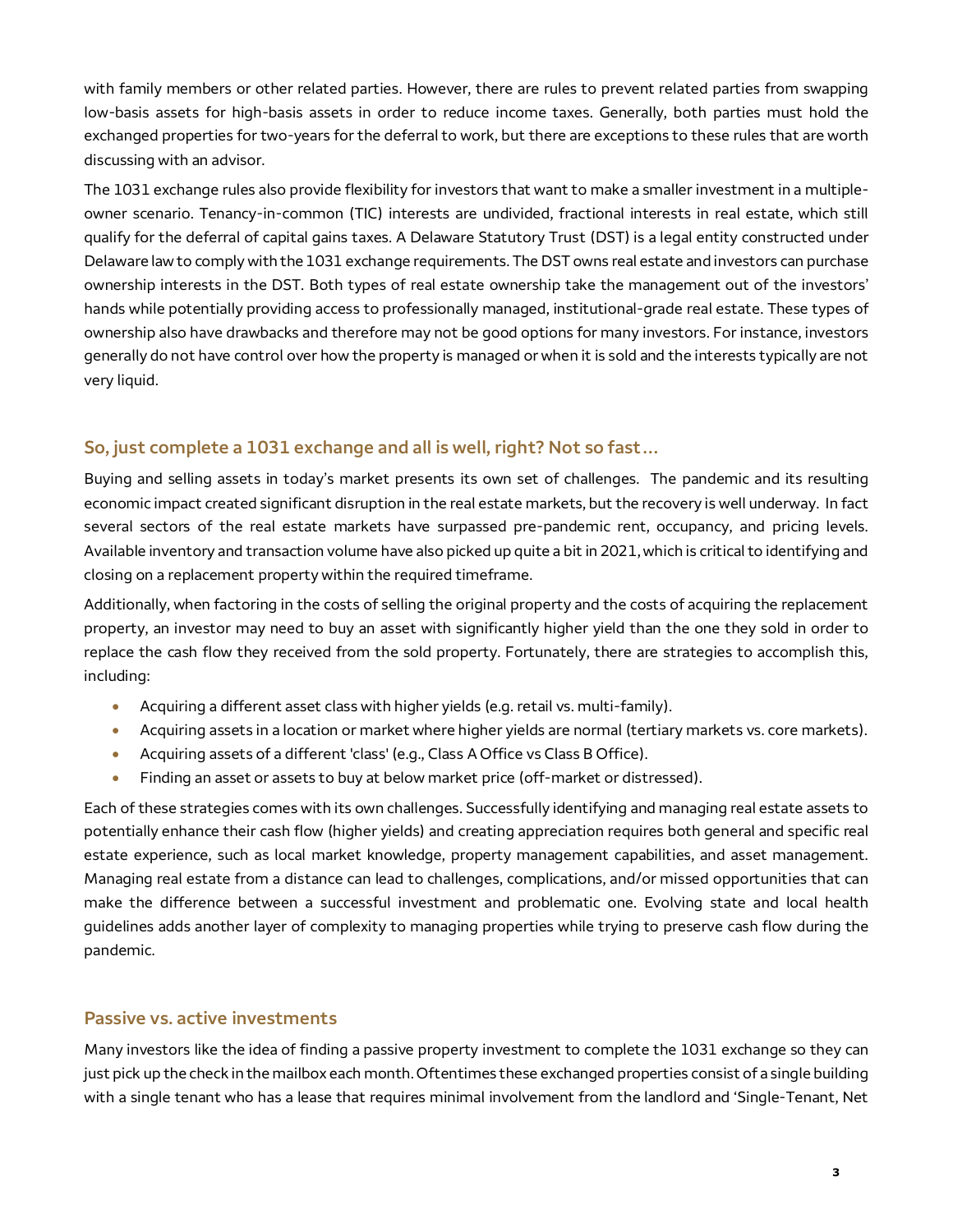Leased' (STNL) investments. A high quality, well located building with a strong credit tenant on a long-term lease can provide years of predictable and passive income to an investor.

Unfortunately, these types of properties can also be problematic for several reasons. Demand remains strong for these type of properties due to perceptions about ease of ownership and stability of the investment. This drives prices up (and yields down), and quality properties with reasonable yields may be hard to find. Furthermore, with a single tenant any interruption in the rent leaves a property generating no income and creates the potential for significant capital being needed to secure a new tenant for the building.

Alternatives to STNL investments include multi-tenant properties, either commercial or residential, which may diversify risk by offering an owner multiple income streams and varying lease expirations. Commercial properties typically provide higher yields, but, again, replacing a tenant may require additional cash reserves to facilitate. However, perhaps the biggest challenge to the passive investor is the fact that multi-tenant properties can be management intensive.

## **The future of like-kind exchanges**

The tax benefits provided by 1031 exchanges have long been under scrutiny and in consideration for elimination by Congress. As discussed earlier, the scope of 1031 exchanges was greatly reduced with the 2017 Tax Cut and Jobs Act. President Biden initially proposed limiting this provision to taxpayers making under \$400,000 a year<sup>2</sup>, but this proposed change has not appeared in the most recent tax plan. With real estate markets gaining momentum and some degree of uncertainty around the future of the 1031 exchange, now is the time to re-evaluate your real estate portfolio and discuss with your advisors what, if any, changes should be considered.

# **A word about Opportunity Zone Funds**

One additional strategy for deferring capital gains is a Qualified Opportunity Zone Fund. The 2017 Tax Cuts and Jobs Act established the Qualified Opportunity Zone program to provide a tax incentive for private, long-term investment in economically distressed communities. The Opportunity Zone program allows for gain deferral on the sale of any appreciated assets where there is a reinvestment of the gain into an Opportunity Zone Fund. There is no requirement to invest in like-kind property to defer the gain. To defer a capital gain, a taxpayer has 180 days from the date of the sale or exchange of the appreciated property to invest the realized capital gain dollars into a Qualified Opportunity Zone Fund. The fund then invests in Qualified Opportunity Zone Property. However, there are fairly complex requirements and structures that taxpayers must follow in order to maximize the potential tax benefits.

Unlike a 1031 exchange, the long-term capital gain realized on the sale of personal property or real assets is only deferred until December 31, 2026. There are additional potential benefits that can 1) eliminate the gain on the appreciation of the Opportunity Zone Fund and 2) reduce the deferred gain by 10% if you invest by December 31, 2021 and hold for five years (15% if the Opportunity Zone Fund investment was made prior to December 31, 2019 and held for seven years) and 2). However, realizing these benefits is very much dependent on meeting specific criteria around the dates of the original qualifying events and the holding period of the Fund. For more information on Opportunity Zone Funds, see our accompanying Wealth Planning Update.